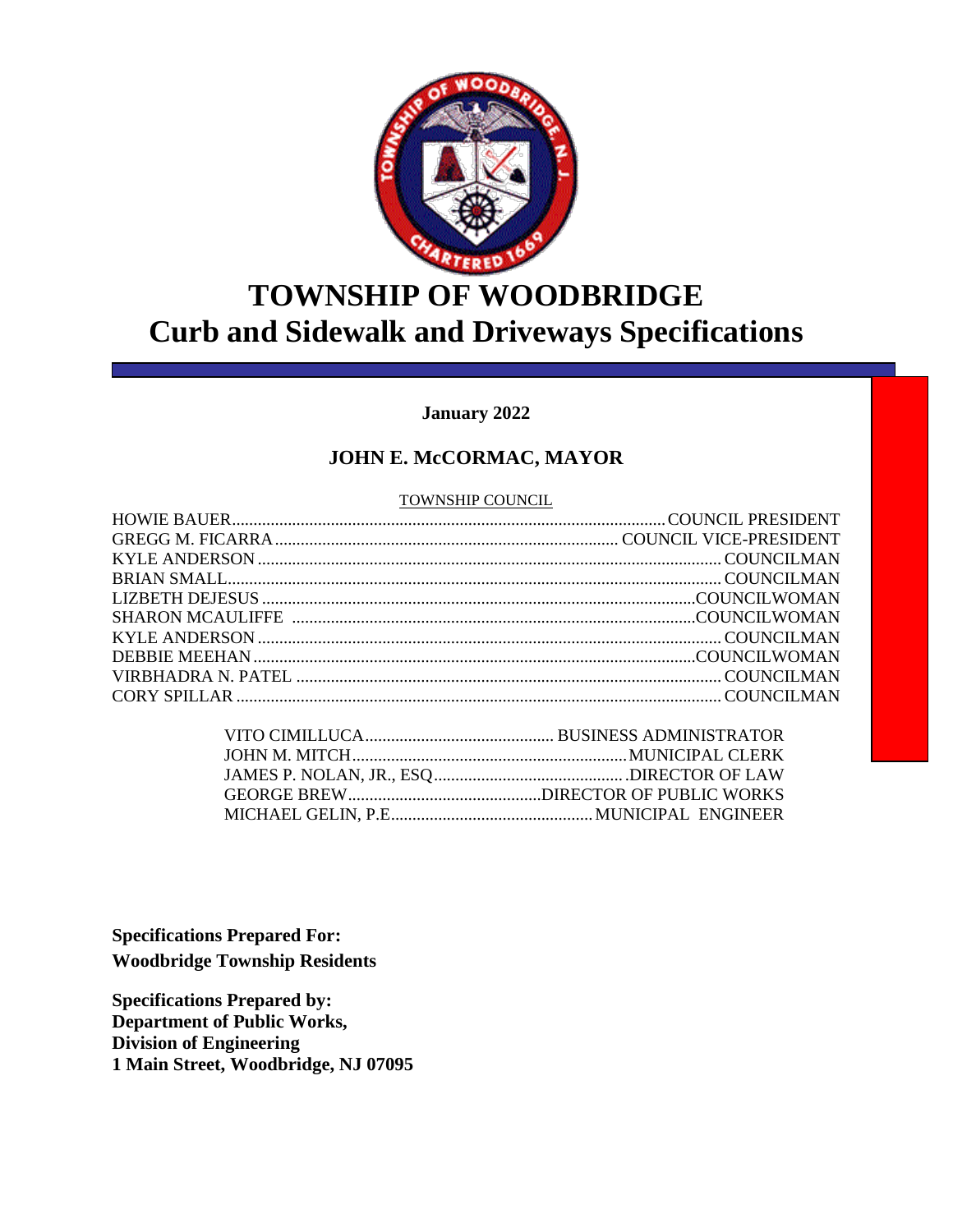#### **Concrete Vertical Curb and Concrete Sloping Curb**

**Underlayer Preparation:** Excavate using equipment and methods that remove material to the specified excavation limits without disturbing the material outside of the excavation limits. While excavating, protect facilities, structures and existing vegetation from damage and disturbance.

**Constructing Forms:** Each time before using, ensure that the forms are thoroughly cleaned and treated with a material that will prevent adherence of the concrete to the forms without discoloring the concrete. Construct concrete barrier curb in sections that correspond to the transverse joints in the existing or proposed pavement and at most 20 feet in length. Reduce this length where necessary for closures, but do not construct closure sections that are less than 6 feet. Where changes in the size or shape are necessary for variable height barrier curb, ensure that the transition between the sections is gradual.

**Installing Joints:** Place ½ inch preformed joint filler at the transverse joints and ensure that filler is flush with the top and face of the curb. Install ½ inch preformed joint filler between the curb and concrete pavement, and seal the joint with hot-poured joint sealer.

**Placing Concrete:** Obtain the Inspector approval of forms and joint placement before placing concrete. Place concrete according to the limitations. To place concrete between November 1 to March 15, submit to the Inspector for approval a plan detailing the method of protecting the concrete from salt for at least 30 days after placing. Do not begin placing concrete until this plan is approved.

Place concrete across the formed area to minimize rehandling. Continuously place concrete between transverse joints without the use of intermediate bulkheads. To prevent bowing or misalignment of the transverse joints, place concrete simultaneously on both sides of transverse joints without disturbing the joints.

Consolidate the concrete using internal mechanical vibrators. When required, supplement vibrating by hand spading to ensure proper and adequate consolidation. Provide at least an additional standby vibrating unit for individual concrete placements in excess of 10 cubic yards.

Use vibrators to work the concrete around the reinforcement steel and embedded fixtures and into corners and angles of the forms. Ensure proper vibration of the concrete to avoid honeycombing and voids. Do not use vibrators to move or spread concrete into position. Do not over vibrate concrete.

Place reinforcement steel and sleeves for sign posts while placing concrete, and ensure that they remain in position until the concrete is set. If a section is not completed from transverse joint to transverse joint, remove the incomplete section and replace. Terminate each day's placement at a transverse joint

Fill sleeves for sign or delineator posts installed in barrier curb with sand, and seal the sleeves with hot-poured joint sealer immediately after installation. Reseal the sleeves if and when posts are installed.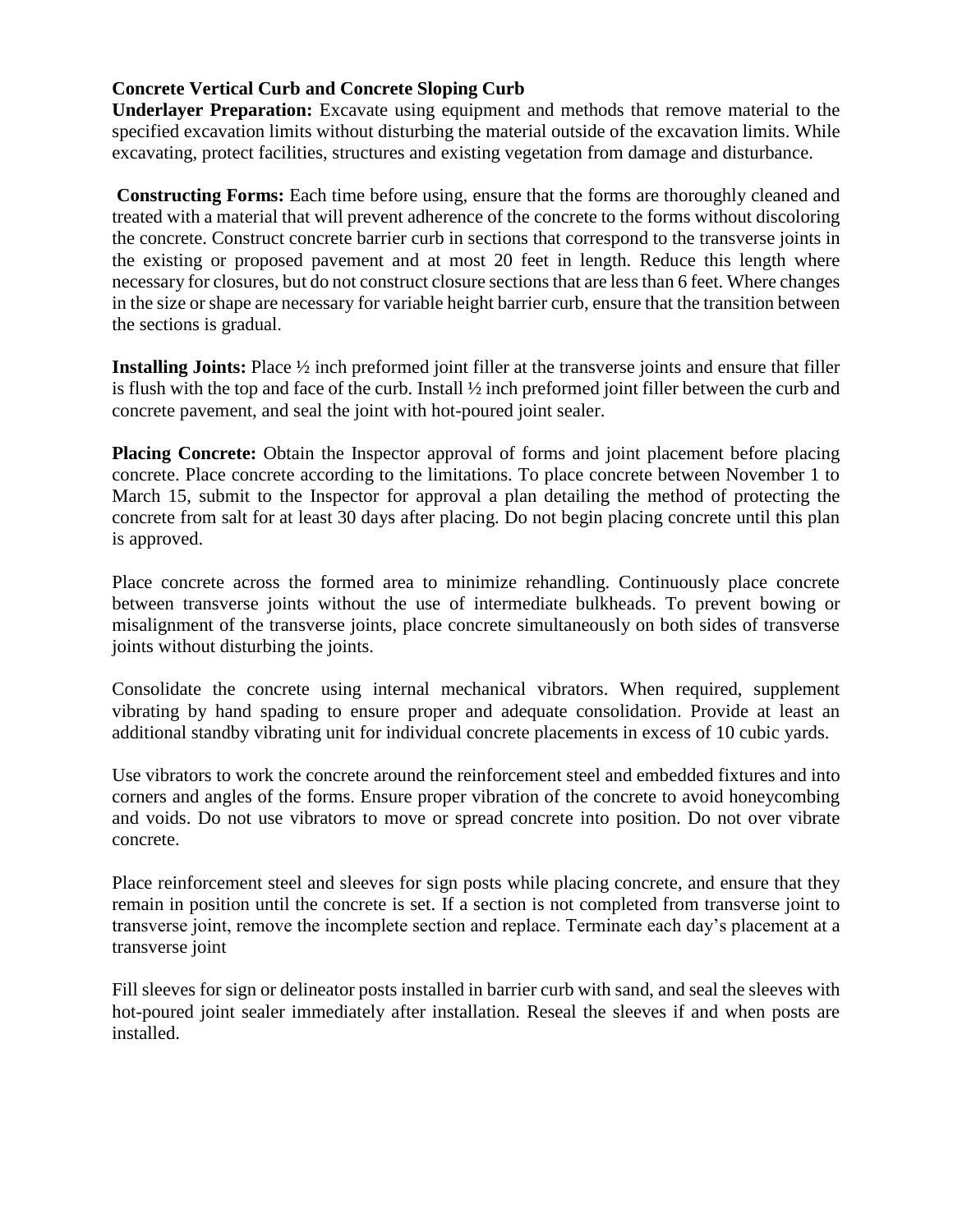**Finishing Concrete:** Finish the top of the curb with a wood float and round the top edges. Remove the forms as soon as the concrete holds its shape, and immediately finish joint edges using an edging tool with a radius of 1/4 inch. Remove lips of mortar and irregularities caused by form joints. Using mortar from the barrier concrete placement, patch holes, depressions, voids, and honeycombs to produce a smooth, dense, uniform surface of concrete. Finish the surface of the barrier curb with a steel float and texture with a broom.

If a rigid type of construction is to be made against any exposed surface, leave the exposed surface smooth and uniform to allow free movement of the curb.

#### **Sidewalks and Driveways and Islands**

**Forms:** Each time before using, ensure that the forms are thoroughly cleaned and treated with a material that will prevent adherence of the concrete to the forms without discoloring the concrete.

Sleeves: When signs or delineators are shown, place sleeves at locations shown on the Plans. Ensure that sleeves are flush with the finished surface. Fill the sleeves with sand. Seal the top ½ inch with hot-poured joint sealer immediately after curing concrete. Reseal the sleeves when sign or delineator posts are installed.

**Welded Wire Mesh:** When reinforcement is shown for sidewalks and driveways, ensure that the welded wire mesh is free of dirt, detrimental scale, paint, oil, or other foreign substances before placing. Ensure that the welded wire mesh is halfway between the top and bottom surfaces of the concrete.

**Expansion Joints:** Construct 1/2 inch wide expansion joints, placed at intervals of approximately 20 feet, with preformed joint filler. If the sidewalk, driveway, or island is constructed on a concrete surface, install expansion joints directly over the expansion joints in the underlying concrete surface. Construct expansion joints around all appurtenances, such as manholes and utility poles, and between new concrete and any fixed structure, such as a curb, walls, buildings, or bridges. Ensure that the expansion joint material extends for the full depth.

Clean the top and ends of expansion joint material of all excess concrete, and trim the expansion joint material slightly below the surface of the concrete.

**Placing Concrete:** Obtain inspector's approval of forms and joint placement before placing concrete. Place concrete according to the limitations. At least 30 days before placing concrete, submit to the Inspector for approval a plan for hot and cold weather concreting. Include the method that will be used to ensure that the temperature of the concrete is between 50 and 90 °F during mixing and placing.

Do not place concrete when precipitation is imminent as determined by the Inspector. If it begins precipitating during concrete placement, the Inspector may direct the Contractor to suspend placement operations and protect the plastic concrete. The Inspector will prohibit the placement of concrete when the ambient temperature is below 40 °F, unless all surfaces in contact with the concrete placement are preheated to between 50 and 80 °F and access is provided for measuring the temperature of the in-place concrete. For access, establish a  $\frac{1}{2}$  inch diameter hole that is 6 inches deep at a 45 degree angle by placing a greased bolt through the forms prior to concrete placement. If placement cannot be resumed within 30 minutes, the Inspector may direct the construction of a construction joint.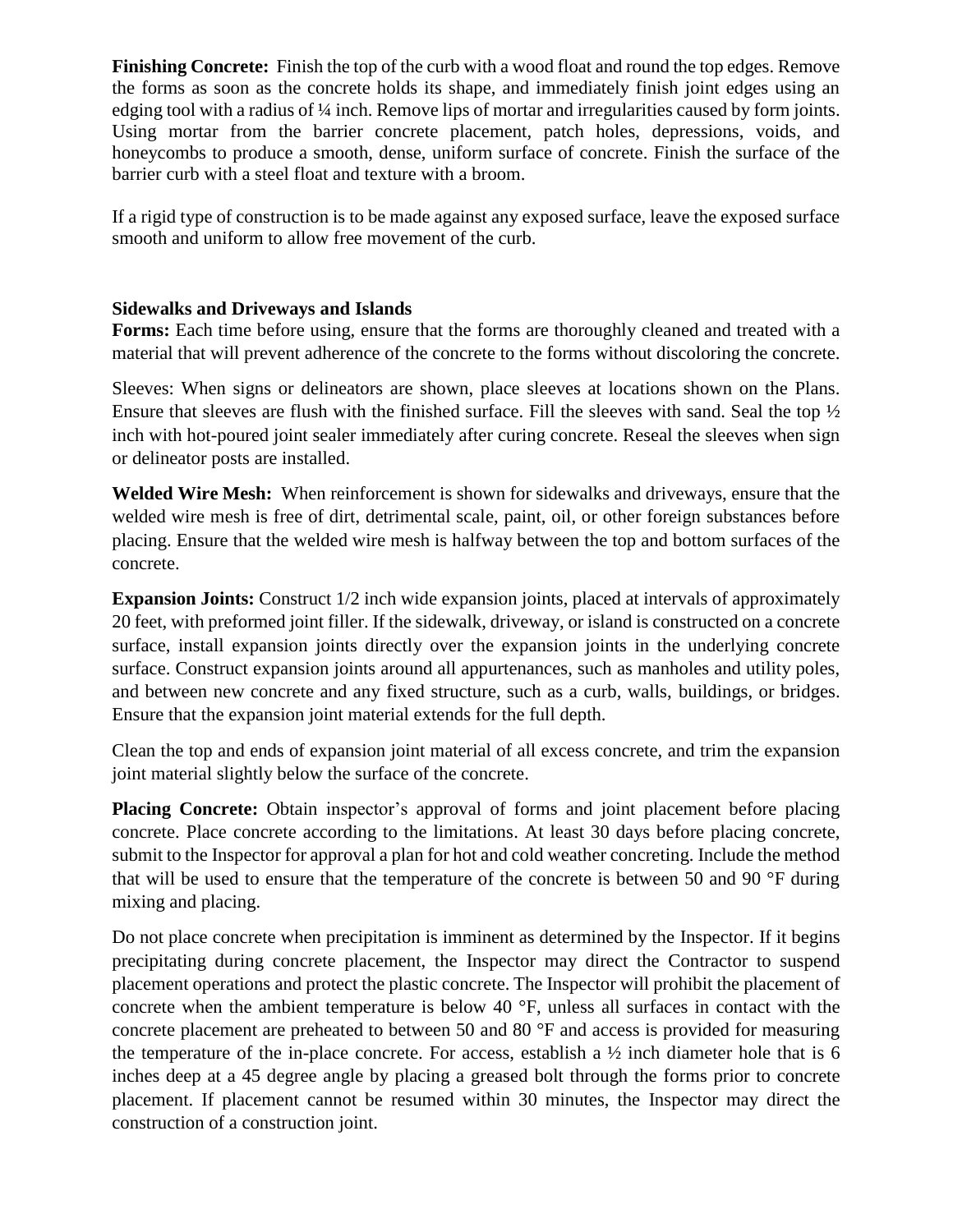**Finishing Concrete:** Strike off the concrete using a transverse template resting upon the side forms to the required cross section. Finish the concrete using floats and straightedges to obtain a smooth surface. When the surface of the concrete is free from water and just before the concrete attains its initial set, texture with a broom. Round edges using an edging tool with a ¼ inch radius.

Divide the surface into blocks using a grooving tool. Ensure that groove lines coincide with expansion joints. Ensure that the grooves are cut to a depth of at least ½ inch. Finish the edges of the grooves using an edging tool with a  $\frac{1}{4}$  inch radius.

**Protection and Curing:** Cure concrete using curing compound. Remove forms. Ensure pedestrians do not use concrete sidewalks, islands, and driveways until 24 hours after finishing. Ensure vehicles and other loads are not placed on sidewalks, islands, and driveways until the concrete has attained compressive strength of 3,000 pounds per square inch, as determined from 2 concrete cylinders field cured according to AASHTO T 23.

**Backfilling:** After removing the side forms, backfill the spaces along the edges of sidewalks and driveways with suitable material. Place this material in 5 inch lifts, and compact the layers until firm.

**Permit:** Road opening, sidewalk, curb and driveway permit is required before commencing work.